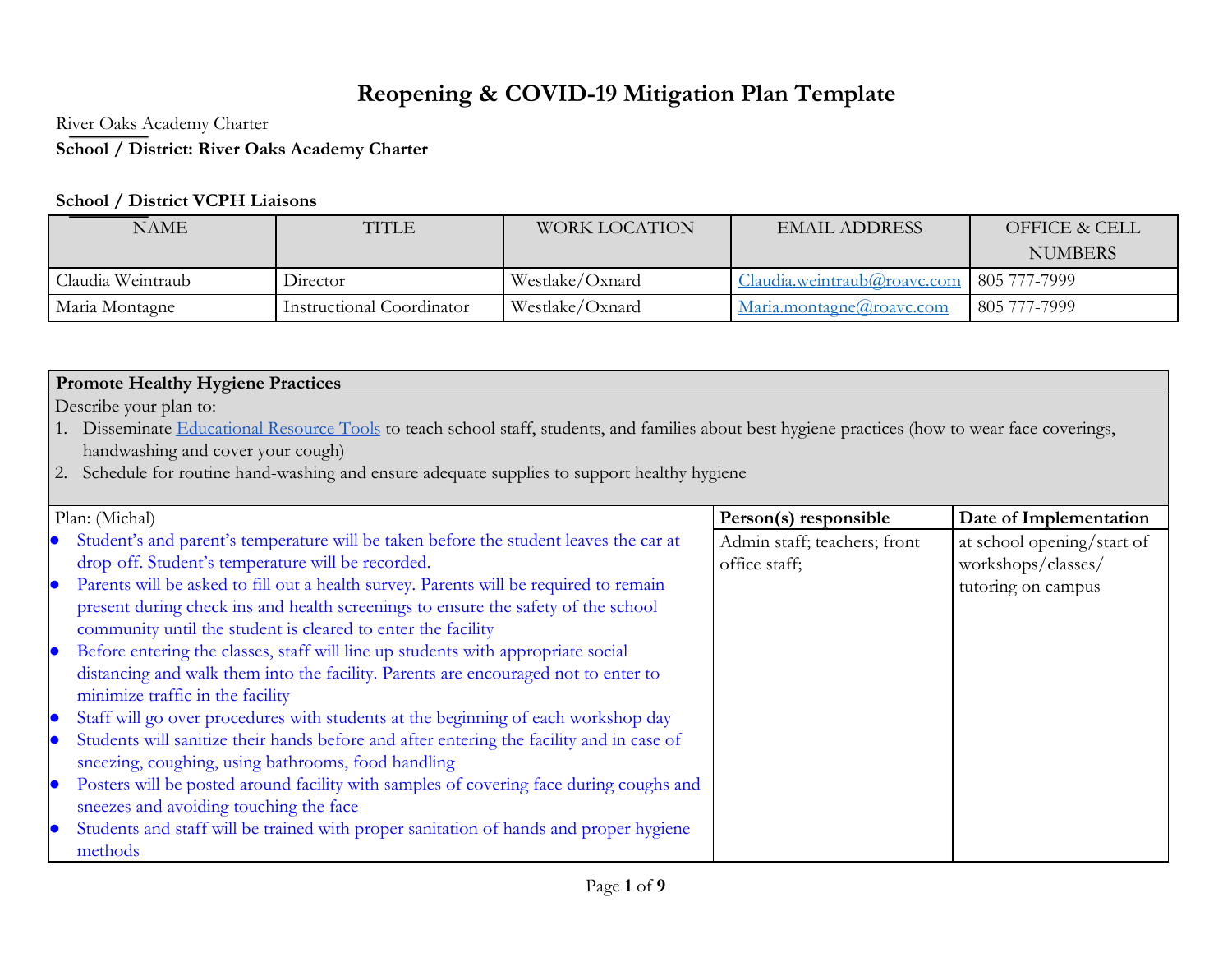|           | Staff will encourage hand washing after the use of bathrooms and food handling                                                                           |                             |                            |
|-----------|----------------------------------------------------------------------------------------------------------------------------------------------------------|-----------------------------|----------------------------|
| $\bullet$ | ROA will provide hand sanitizers around the facility and use it every time students                                                                      |                             |                            |
|           | enter and leave the facility                                                                                                                             |                             |                            |
| $\bullet$ | Staff will sanitize surfaces between workshops and meetings                                                                                              |                             |                            |
| $\bullet$ | Emails and other communications (ParentSquare) will be sent to all families to provide                                                                   |                             |                            |
|           | guidelines regarding social distancing, sanitizing, and facility procedures                                                                              |                             |                            |
| $\bullet$ | Staff will reinforce the use of masks or face shields, as indicated during visits at the                                                                 |                             |                            |
|           | facility and maintain 6 feets social distancing of staff and students                                                                                    |                             |                            |
| $\bullet$ | If a student is late for a workshop they will be required to wait in a designated area                                                                   |                             |                            |
|           | (focus room) for the next transition between the workshops                                                                                               |                             |                            |
| $\bullet$ | The use of protective fiberglass sneeze guard shields and social distancing will be                                                                      |                             |                            |
|           | required during in-person meetings and any other meeting between staff and students                                                                      |                             |                            |
|           | (families), including any onsite SPED services                                                                                                           |                             |                            |
| $\bullet$ | Face coverings should not be used for children with special healthcare needs if they                                                                     |                             |                            |
|           | have any respiratory related or breathing issues, or if they cannot communicate that                                                                     |                             |                            |
|           | they are having trouble breathing.                                                                                                                       |                             |                            |
| $\bullet$ | Disposable gloves and face covers/shields will be provided to staff on campus to meet                                                                    |                             |                            |
|           |                                                                                                                                                          |                             |                            |
|           | CDC guidelines                                                                                                                                           |                             |                            |
|           | Intensity Cleaning, Disinfecting, and Ventilation                                                                                                        |                             |                            |
|           | Describe your plan to prohibit or limit shared use of equipment, use of EPA products, and schedule for cleaning and ventilation of area during cleaning. |                             |                            |
|           | Plan: (Monica & Bev)                                                                                                                                     | Person(s) responsible       | Date of Implementation     |
|           | Ventilate rooms adequately after each use                                                                                                                | Homeroom teachers, cleaning | at school opening/start of |
| $\bullet$ | Running the air conditioner around the clock to promote circulation                                                                                      | staff, admin team           | workshops/classes/         |
| $\bullet$ | Train staff for the proper use of disinfecting materials                                                                                                 |                             | tutoring on campus         |
| $\bullet$ | Train staff for the proper way to ventilate                                                                                                              |                             |                            |
| $\bullet$ | Use cleaners per the CDC guidelines                                                                                                                      |                             |                            |
| $\bullet$ | Each student has his/her own pouch with materials, including pencils, crayons,                                                                           |                             |                            |
|           | erasers. Materials are not shared. Pouches can be wiped down after each use                                                                              |                             |                            |
| $\bullet$ | Each student has his/her own cubby to store materials                                                                                                    |                             |                            |
| $\bullet$ | Students are encouraged not to bring materials from home                                                                                                 |                             |                            |
|           |                                                                                                                                                          |                             |                            |
|           | Implementing Distancing Inside and Outside the Classroom                                                                                                 |                             |                            |
|           | Describe your plan to:<br>1. Address arrival and departure of students (staggered schedules, directional routes)                                         |                             |                            |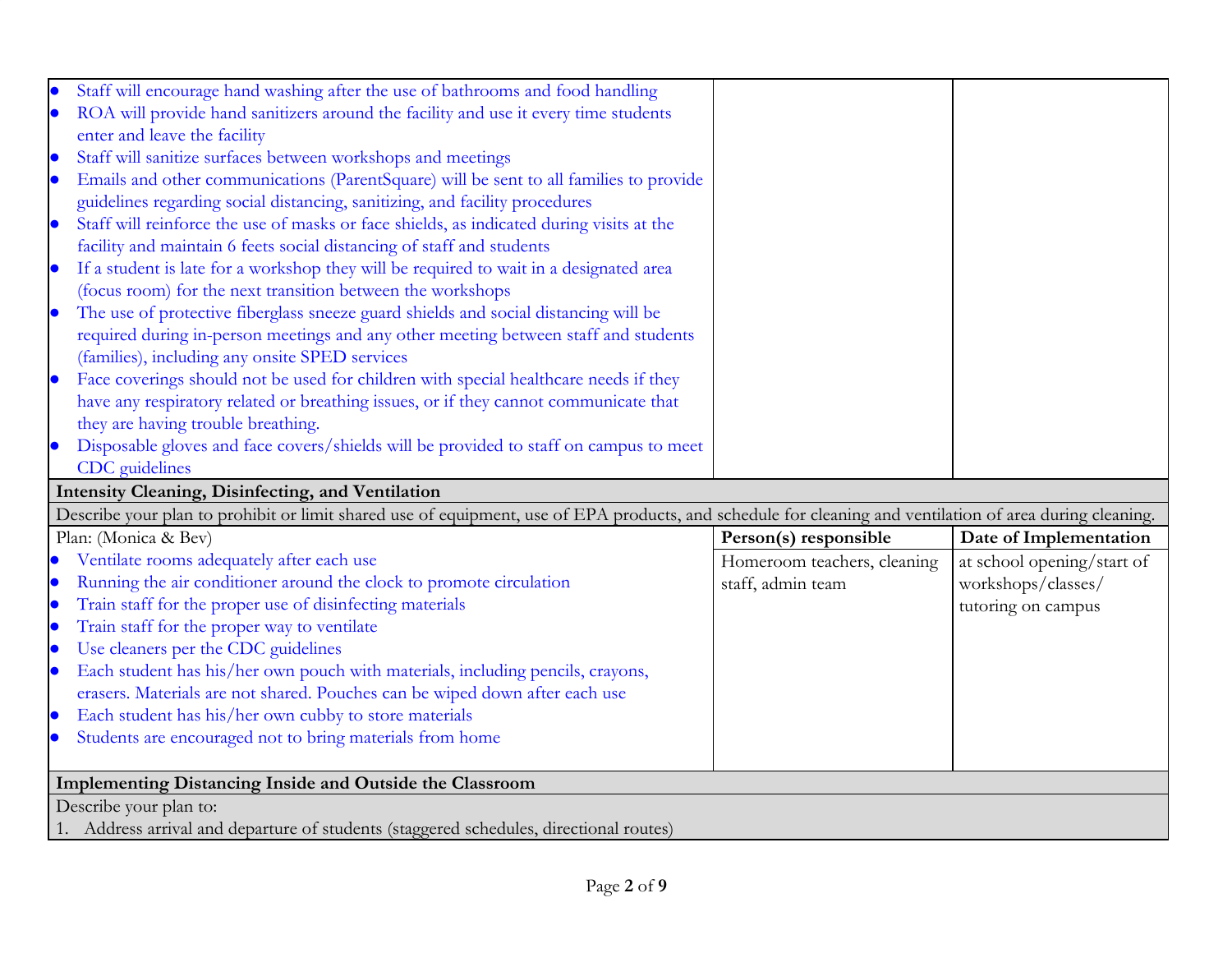| 2. Classroom sizes to maintain 6-foot distancing between individuals, student /educator cohorts to minimize contacts. (Include school / district bell |  |
|-------------------------------------------------------------------------------------------------------------------------------------------------------|--|
| schedules. $)$ *                                                                                                                                      |  |

3. Non-classroom spaces (limitation of nonessential visitors, use of outdoor space for instruction)\*

| $*$ Note: The use of face coverings does not allow for greater density of individuals in a classroom.<br>Plan: (Claudia & Maria) | Person(s) responsible       | Date of Implementation     |
|----------------------------------------------------------------------------------------------------------------------------------|-----------------------------|----------------------------|
| Students' drop off/pick up will be in the parking lot.                                                                           | Homeroom teachers, cleaning | at school opening/start of |
| We will clearly communicate drop-off and pick-up procedures to all stakeholders                                                  | staff, admin team           | workshops/classes/         |
| (when will students get out of the car/the the path they will take/facilitate screening                                          |                             | tutoring on campus         |
| and move traffic along)                                                                                                          |                             |                            |
| Teachers and staff will monitor that there is no congregating at entrances/exits before                                          |                             |                            |
| and after workshops/classes                                                                                                      |                             |                            |
| Homeroom and floating teachers will be organizing students per classroom and will be                                             |                             |                            |
| in charge of checking student temperature and taking attendance before entering the                                              |                             |                            |
| facilities.                                                                                                                      |                             |                            |
| Class size will be reduced to 6-7 students per room.                                                                             |                             |                            |
| Students will remain in the same cohort for 2-3 hours.                                                                           |                             |                            |
| Teachers and specialists will rotate rooms after sanitizing their areas.                                                         |                             |                            |
| Students will be provided with their own materials that will be stored in their<br>$\bullet$                                     |                             |                            |
| individual cubbies for the length of the workshop (5-10 weeks).                                                                  |                             |                            |
| Teachers and Specialists will be using their own materials and electronics.                                                      |                             |                            |
| The Floating teacher will supervise bathroom breaks and assist teachers and specialists.                                         |                             |                            |
| We have a designated area for students who might fall ill during the day (in a separate                                          |                             |                            |
| suite).                                                                                                                          |                             |                            |
| We will be offering some workshops at the park with the same procedures and                                                      |                             |                            |
| protocols in place as used at the facility                                                                                       |                             |                            |
| We will continue offering virtual workshops<br>$\bullet$                                                                         |                             |                            |
| Teachers will conduct turn-in meetings either virtually or at the resource center upon                                           |                             |                            |
| reserving a room and time slot to minimize traffic at the facility.                                                              |                             |                            |
| Turn-in teachers will sanitize the turn-in meeting room after each meeting.<br>$\bullet$                                         |                             |                            |
| Only essential staff, teachers, students, and visitors will be allowed at the resource                                           |                             |                            |
| center and will be required to wear face covering.                                                                               |                             |                            |
| Non-essential visitors will not be allowed on campus but encouraged to email, call or                                            |                             |                            |
| schedule a Zoom call                                                                                                             |                             |                            |
| <b>Limit Sharing</b>                                                                                                             |                             |                            |
| Describe plan to limit sharing and storage of student/educator belongings (food, materials, electronics)                         |                             |                            |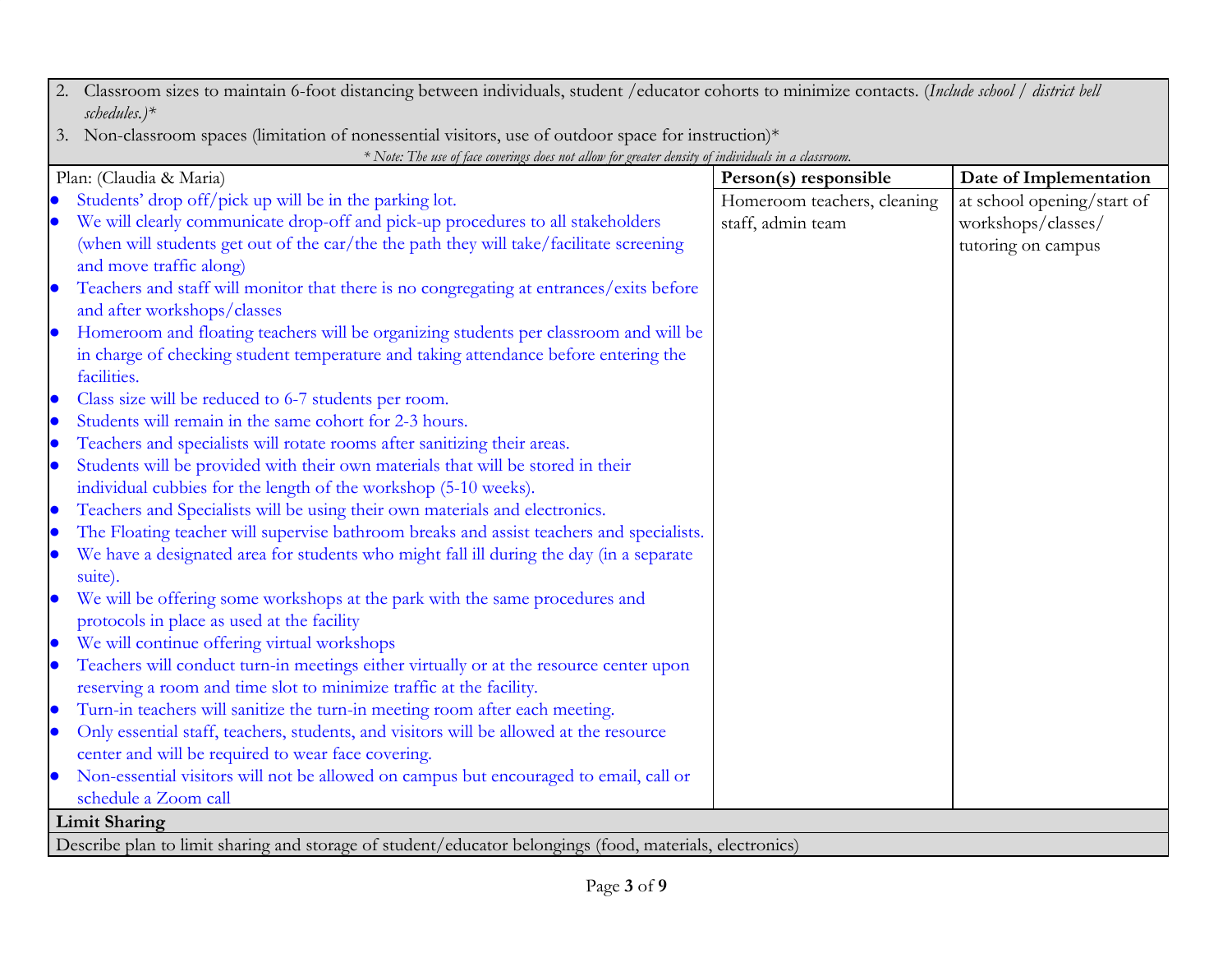| Plan: (Claudia & maria)                                                                                                                                   | Person(s) responsible       | Date of Implementation     |
|-----------------------------------------------------------------------------------------------------------------------------------------------------------|-----------------------------|----------------------------|
| Students will be provided with their own materials that will be stored in their                                                                           | Homeroom teachers, cleaning | at school opening/start of |
| individual cubbies for the length of the workshop session (5-10 weeks)                                                                                    | staff, admin team           | workshops/classes/         |
| Teachers and Specialists will be using their own materials and electronics                                                                                |                             | tutoring on campus         |
| Students are encouraged to leave all personal items at home                                                                                               |                             |                            |
| Students are encouraged to only bring a water bottle                                                                                                      |                             |                            |
| <b>Train all Staff and Educate Families</b>                                                                                                               |                             |                            |
| Describe your plan to:                                                                                                                                    |                             |                            |
| 1. Train all staff and educate families on COVID-19 specific symptom identification, physical distancing guidelines and their importance, use of face     |                             |                            |
| coverings, screening practices. prevention measures, and transmission of illness                                                                          |                             |                            |
| 2. Train staff on cleaning and disinfecting, use of personal protective equipment, first aid, surveillance of attendance (reporting, case management, and |                             |                            |
| re-entry); contact tracing introduction for district liaisons; and HIPAA-FERPA                                                                            |                             |                            |
| Plan: (Richard, Susan, Jen)                                                                                                                               | Person(s) responsible       | Date of Implementation     |
| Regularly disseminate updates regarding COVID 19 to staff from CDC, State of                                                                              | Homeroom teachers, cleaning | at school opening/start of |
| California, VCOE, and County of Ventura; Share this information with parents using                                                                        | staff, admin team           | workshops/classes/         |
| Parent Square and individual emails from coaching teachers                                                                                                |                             | tutoring on campus         |
| Make available to staff acceptable and approved face coverings, including masks, face                                                                     |                             |                            |
| shields, and desk/table shields, and require that they wear/use them at all times; Have                                                                   |                             |                            |
| signs up throughout the school reminding students and families of proper protocols                                                                        |                             |                            |
| and required face mask usage                                                                                                                              |                             |                            |
| Be sure that staff members take precautions on site to clean shields regularly, wash or                                                                   |                             |                            |
| sanitize hands regularly, sanitize surfaces, maintain appropriate distancing at all times                                                                 |                             |                            |
| from other staff, as well as students, families, and visitors;                                                                                            |                             |                            |
| Staff members need to also wear masks while moving between rooms, suites, and to                                                                          |                             |                            |
| and from restroom;                                                                                                                                        |                             |                            |
| Educate staff with regard to food and drink: where, when, and how, as well as how to                                                                      |                             |                            |
| instruct students in safe eating habits while on-site;                                                                                                    |                             |                            |
| Remind staff to monitor self-care closely; that is, using precautions when off-site in<br>$\bullet$                                                       |                             |                            |
| public spaces, getting sleep and exercise and eating healthfully;                                                                                         |                             |                            |
| Remind staff to closely monitor parent contacts, and to instruct all visitors as to our                                                                   |                             |                            |
| safety procedures; Have pamphlets available for everyone accessing our site regarding                                                                     |                             |                            |
| how to stay healthy, including links to information regarding safety and school                                                                           |                             |                            |
| protocols.                                                                                                                                                |                             |                            |
| Remind staff to monitor students' social and emotional well-being, as we always do.                                                                       |                             |                            |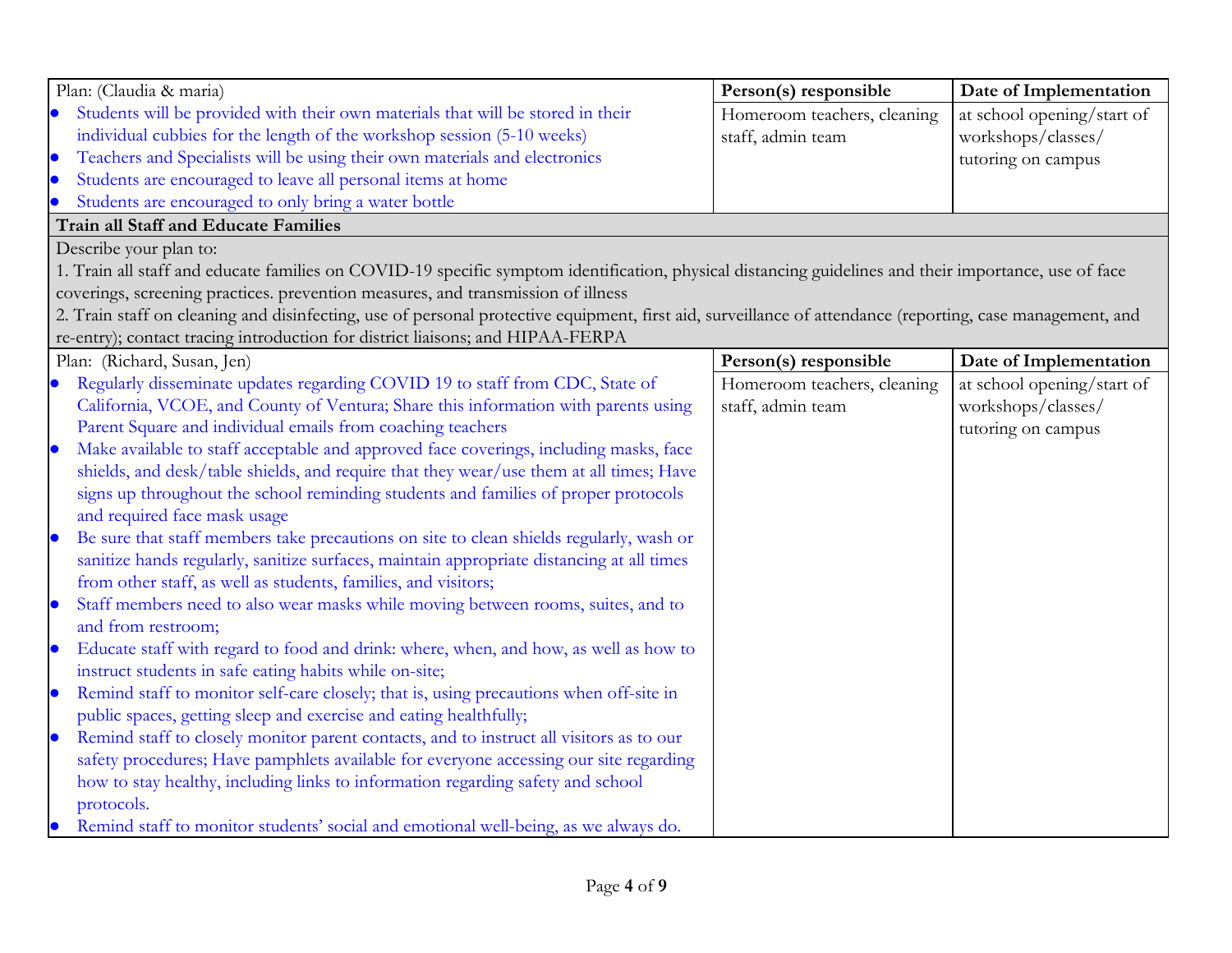|           | Email videos to all families prior to the start of school showing students what to do<br>and expect when they arrive on campus.           |                             |                            |
|-----------|-------------------------------------------------------------------------------------------------------------------------------------------|-----------------------------|----------------------------|
|           | Check for Symptoms - Screening Staff, Students, and Visitors                                                                              |                             |                            |
|           | Describe your plan to:                                                                                                                    |                             |                            |
|           | Screen all students, staff, and visitors entering school facilities<br>Monitor students and staff throughout the day for signs of illness |                             |                            |
|           | Support ill students and staff to remain at home without fear of reprisal                                                                 |                             |                            |
| 3.        | Plan: (Dana & Phuong)                                                                                                                     | Person(s) responsible       | Date of Implementation     |
|           | <b>Screening Procedure:</b>                                                                                                               | Homeroom teachers, cleaning | at school opening/start of |
| $\bullet$ | Before people can walk through the front door, they will need to check their                                                              | staff, admin team           | workshops/classes/         |
|           | temperature. Any temperature of $> 99.5$ Fahrenheit by the no-touch temporal or                                                           |                             | tutoring on campus         |
|           | forehead method or $> 100.4$ degrees Fahrenheit orally will be sent home.                                                                 |                             |                            |
| $\bullet$ | All people walking into the building must sign in and sign out on the spreadsheet with                                                    |                             |                            |
|           | the time and their temperature.                                                                                                           |                             |                            |
| $\bullet$ | They must answer COVID questions (1. Have you had any symptoms (ie-fever, cough                                                           |                             |                            |
|           | and/or shortness of breath and/or gastrointestinal) in the last 24 hours? 2. Have you                                                     |                             |                            |
|           | had contact with anyone who has been sick or had a positive COVID test?)                                                                  |                             |                            |
| $\bullet$ | In order to enter, everyone needs to be wearing a face covering properly. (Have a few                                                     |                             |                            |
|           | disposable masks for those who forgot or lost their masks during the day?)                                                                |                             |                            |
|           | Everyone should use hand sanitizer each time before entering the building.                                                                |                             |                            |
|           | To minimize traffic through the facility, non-essential visitors will not be allowed and                                                  |                             |                            |
|           | parents are urged to stay outside; call or email.                                                                                         |                             |                            |
|           |                                                                                                                                           |                             |                            |
| 2         | <b>Monitoring Procedure:</b>                                                                                                              |                             |                            |
| $\bullet$ | During transitions, there would be another temperature check(?) and visual check for                                                      |                             |                            |
|           | symptoms.                                                                                                                                 |                             |                            |
| $\bullet$ | If a person becomes sick, there will be a designated isolated area where they can rest                                                    |                             |                            |
|           | until someone can pick them up to go home.                                                                                                |                             |                            |
| $\bullet$ | If a person is sick, they can not return to campus unless they have proof of a negative                                                   |                             |                            |
|           | COVID test or is free of symptoms provided by a doctor's note.                                                                            |                             |                            |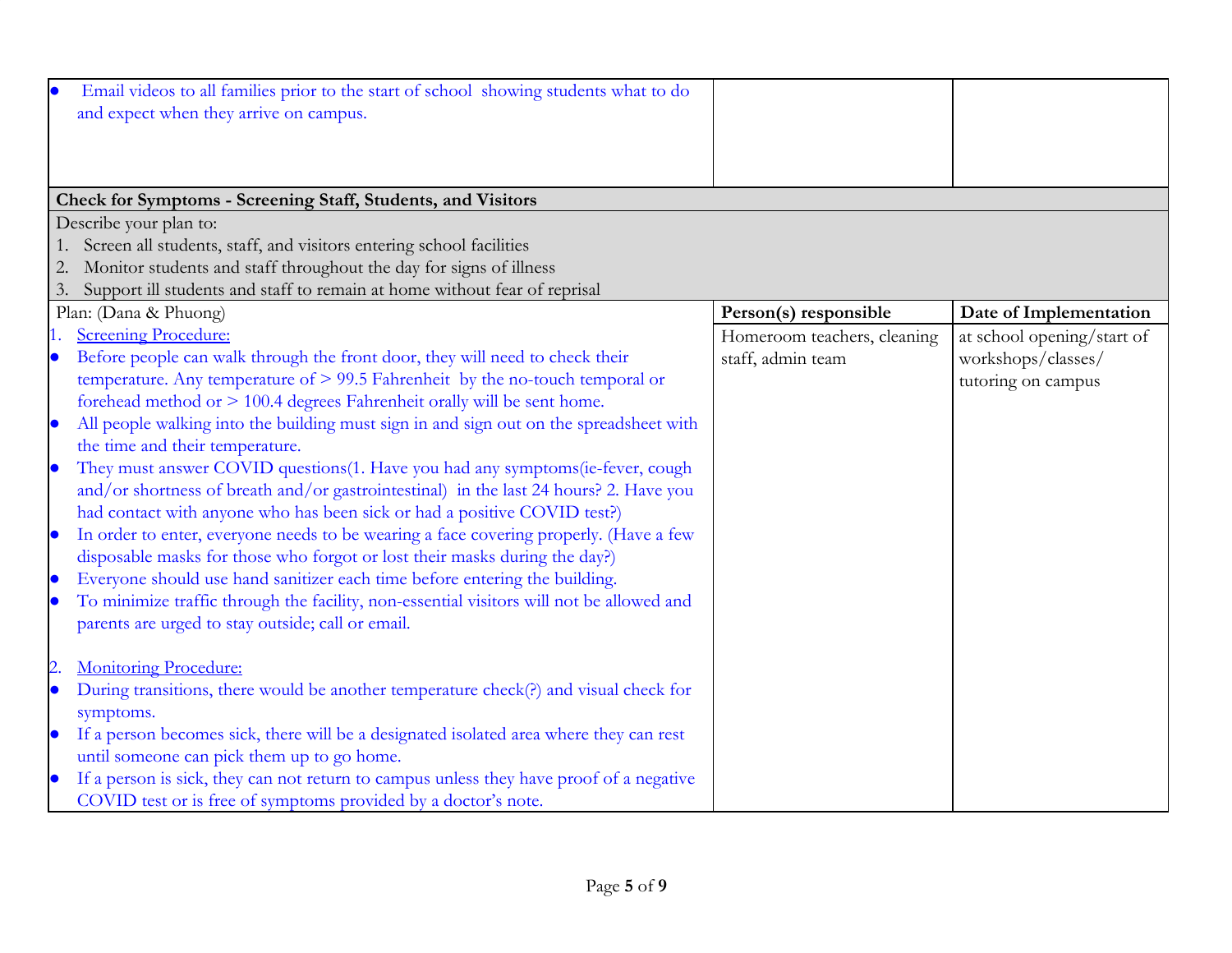|           | If someone goes home sick, everyone who was in close contact (6 ft, in same<br>workshop/cohort will be notified and monitored)             |                             |                            |
|-----------|--------------------------------------------------------------------------------------------------------------------------------------------|-----------------------------|----------------------------|
| 3.        | Support:                                                                                                                                   |                             |                            |
|           | Due to sickness, students will not be dropped from their workshop and will discuss                                                         |                             |                            |
|           | with their coaching teacher about having extended time to complete their                                                                   |                             |                            |
|           | assignments.                                                                                                                               |                             |                            |
|           | Provide resources for testing sites and how to care for oneself when sick.                                                                 |                             |                            |
|           | Sick Staff will have an opportunity to find a substitute or work remotely.                                                                 |                             |                            |
|           | Plan for When a Staff Member, Student, Visitor Becomes Sick                                                                                |                             |                            |
|           | Describe your plan to:                                                                                                                     |                             |                            |
|           | 1. Include health office procedures for ill students                                                                                       |                             |                            |
| 2.        | Involve HR for ill staff and visitors                                                                                                      |                             |                            |
| 3.        | Support district liaison communication with VCPH, use of VCPH Share Point site for local guidance, and use of the covidschools@ventura.org |                             |                            |
|           | email                                                                                                                                      |                             |                            |
|           | Plan: (Nick)                                                                                                                               | Person(s) responsible       | Date of Implementation     |
| $\bullet$ | Isolate sick person, take temperature, record information, send home                                                                       | School VCPH liaison; VCOE   | at school opening/start of |
| $\bullet$ | Take temperature of all those who had contact with sick person                                                                             |                             | workshops/classes/         |
| $\bullet$ | All those with student contact are to go home.                                                                                             |                             | tutoring on campus         |
| $\bullet$ | Consult with the VCOE and the VC Health Department on student/staff return                                                                 |                             |                            |
| $\bullet$ | Sanitize the area, deep clean and wait for results                                                                                         |                             |                            |
|           | Consult with the proper agencies for safe return and facilities                                                                            |                             |                            |
|           |                                                                                                                                            |                             |                            |
|           |                                                                                                                                            |                             |                            |
|           | Maintain Healthy Operations - Surveillance and Reporting                                                                                   |                             |                            |
|           |                                                                                                                                            |                             |                            |
|           | Describe your plan to standardize surveillance monitoring and reporting process based on VCPH guidance.                                    |                             |                            |
|           | Plan: (Kathy & Leslie)                                                                                                                     | Person(s) responsible       | Date of Implementation     |
|           | When workshops/park days begin the following procedure is to be implemented:                                                               | Homeroom teachers, cleaning | start of                   |
| $\bullet$ | Conduct daily absence verification                                                                                                         | staff, admin team           | workshops/classes/         |
| $\bullet$ | Floater will confirm absences with homeroom teacher                                                                                        |                             | tutoring on campus         |
| $\bullet$ | Designated office staff will call family to confirm absence and illness will be                                                            |                             |                            |
|           | documented                                                                                                                                 |                             |                            |
| $\bullet$ | Students and staff that present to the school health offices with a fever of 99.5                                                          |                             |                            |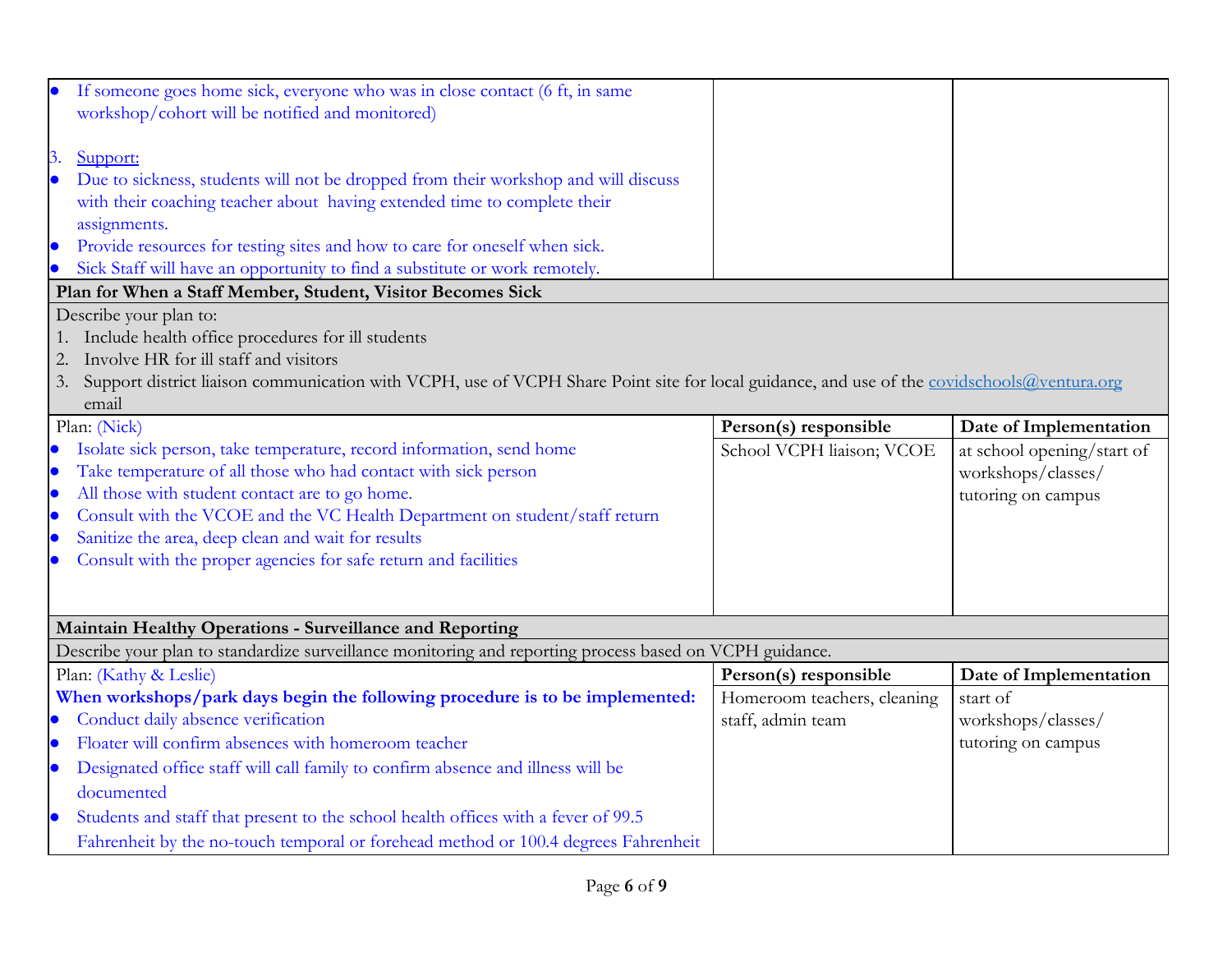| $\bullet$ | orally and a cough and/or shortness of breath and/or gastrointestinal illness should<br>be considered a suspect COVID-19 case and referred for testing<br>If a person has a fever plus one or more of the other symptoms he/she will not be<br>allowed to return for 2-weeks. A doctor's note is required to return<br>If a student exhibits a cough, the student will be asked to leave and can only return<br>with a doctor's note confirming that the student is free of Covid symptoms<br>Daily absence verification of symptoms shall be recorded and reported weekly |                             |                            |
|-----------|----------------------------------------------------------------------------------------------------------------------------------------------------------------------------------------------------------------------------------------------------------------------------------------------------------------------------------------------------------------------------------------------------------------------------------------------------------------------------------------------------------------------------------------------------------------------------|-----------------------------|----------------------------|
|           | COVID or influenza-like illness (ILI) absenteeism for staff and students utilizing the                                                                                                                                                                                                                                                                                                                                                                                                                                                                                     |                             |                            |
|           | VCPH surveillance survey.                                                                                                                                                                                                                                                                                                                                                                                                                                                                                                                                                  |                             |                            |
|           | <b>Consideration for Partial or Total Closure</b>                                                                                                                                                                                                                                                                                                                                                                                                                                                                                                                          |                             |                            |
|           | Describe your plan to:                                                                                                                                                                                                                                                                                                                                                                                                                                                                                                                                                     |                             |                            |
|           | 1. Communicate with VCPH prior to any school closure*                                                                                                                                                                                                                                                                                                                                                                                                                                                                                                                      |                             |                            |
|           | Communicate school closures with families and staff                                                                                                                                                                                                                                                                                                                                                                                                                                                                                                                        |                             |                            |
| 3.        | Maintain continuity of education through distance learning or other means of non-classroom-based instruction*<br>*Note: Any decision to close a portion of or the entire schools should be made in consultation with VCPH                                                                                                                                                                                                                                                                                                                                                  |                             |                            |
|           | Plan: (Kathy & Leslie)                                                                                                                                                                                                                                                                                                                                                                                                                                                                                                                                                     | Person(s) responsible       | Date of Implementation     |
|           | When there is an individual with a confirmed COVID-19 test, coordinate with VCPH to                                                                                                                                                                                                                                                                                                                                                                                                                                                                                        | Homeroom teachers, cleaning | at school opening/start of |
|           | determine who should be considered as a close contact. A close contact is someone who                                                                                                                                                                                                                                                                                                                                                                                                                                                                                      | staff, admin team           | workshops/classes/         |
|           | was within 6 feet of an individual for a sustained period of time (10-30minutes).                                                                                                                                                                                                                                                                                                                                                                                                                                                                                          |                             | tutoring on campus         |
|           |                                                                                                                                                                                                                                                                                                                                                                                                                                                                                                                                                                            |                             |                            |
|           | Students who remained with the same cohort of individuals, the teacher and                                                                                                                                                                                                                                                                                                                                                                                                                                                                                                 |                             |                            |
|           | students in the classroom with the individual who was confirmed as being                                                                                                                                                                                                                                                                                                                                                                                                                                                                                                   |                             |                            |
|           | positive for COVID-19 should be considered contacts. Close friends with                                                                                                                                                                                                                                                                                                                                                                                                                                                                                                    |                             |                            |
|           | significant contact outside of the class should also be treated similarly. The                                                                                                                                                                                                                                                                                                                                                                                                                                                                                             |                             |                            |
|           | students and staff should be referred for testing.                                                                                                                                                                                                                                                                                                                                                                                                                                                                                                                         |                             |                            |
|           |                                                                                                                                                                                                                                                                                                                                                                                                                                                                                                                                                                            |                             |                            |
|           | For middle and high school students, teachers and classmates of the positive individual                                                                                                                                                                                                                                                                                                                                                                                                                                                                                    |                             |                            |
|           | may not be considered close contacts with physical distancing measures in place.                                                                                                                                                                                                                                                                                                                                                                                                                                                                                           |                             |                            |
|           | Nevertheless, all such individuals should be advised to redouble their efforts at                                                                                                                                                                                                                                                                                                                                                                                                                                                                                          |                             |                            |
|           | sanitary behaviors and social distancing inside and outside school for the next 14 days                                                                                                                                                                                                                                                                                                                                                                                                                                                                                    |                             |                            |
|           | and to consider any symptom outside of normal as evidence of possible COVID-19                                                                                                                                                                                                                                                                                                                                                                                                                                                                                             |                             |                            |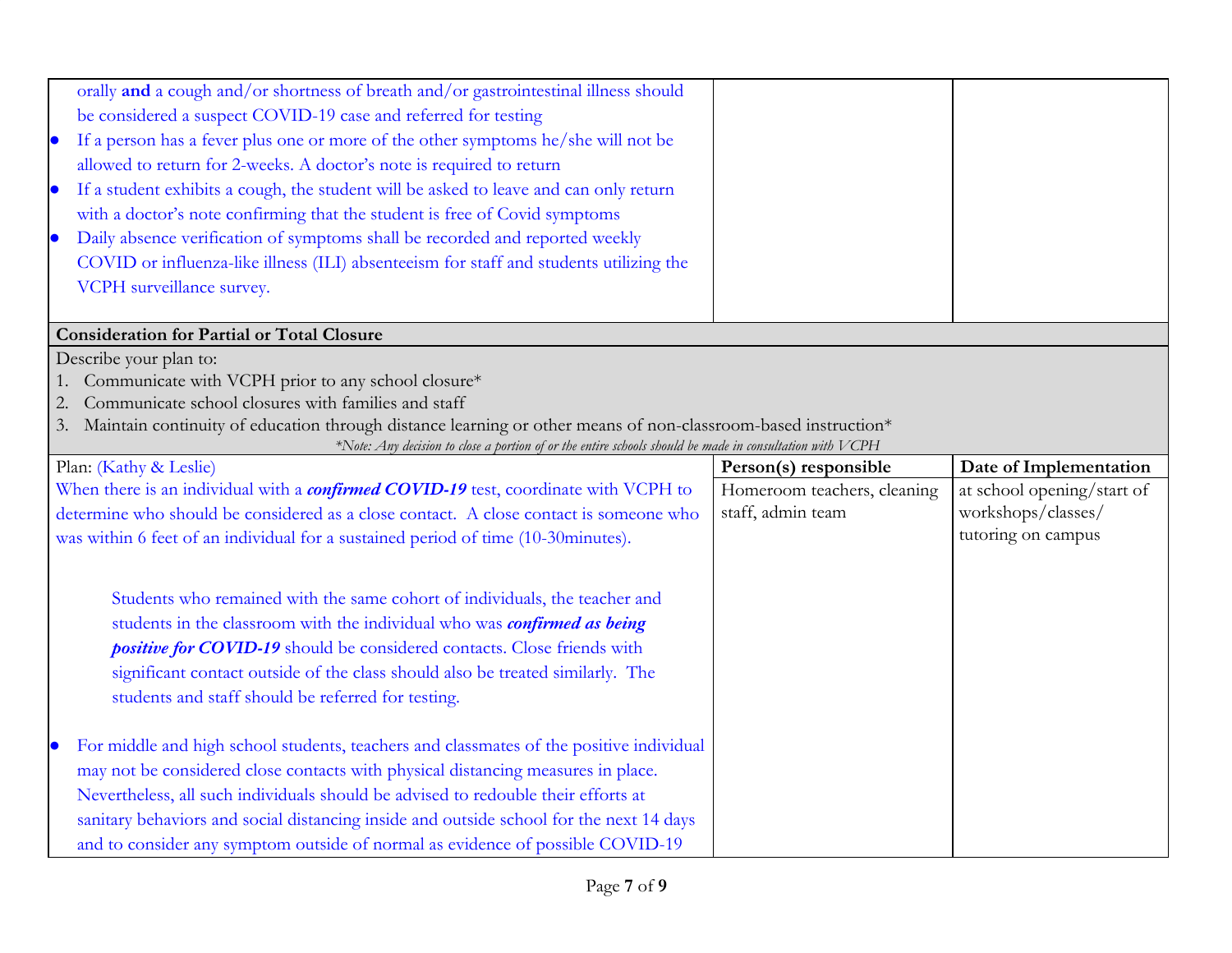| infection and seek testing. Close friends should be considered close contacts and<br>treated as such.                                                                                                                                                                                                                                                                                                                                                                                                                                                                                                                                                                                                                                                                                                                                                                                                                                                                                                                                        |                                                                  |                                                                                                  |
|----------------------------------------------------------------------------------------------------------------------------------------------------------------------------------------------------------------------------------------------------------------------------------------------------------------------------------------------------------------------------------------------------------------------------------------------------------------------------------------------------------------------------------------------------------------------------------------------------------------------------------------------------------------------------------------------------------------------------------------------------------------------------------------------------------------------------------------------------------------------------------------------------------------------------------------------------------------------------------------------------------------------------------------------|------------------------------------------------------------------|--------------------------------------------------------------------------------------------------|
| <b>Strategic Recovery Planning Team (Optional)</b>                                                                                                                                                                                                                                                                                                                                                                                                                                                                                                                                                                                                                                                                                                                                                                                                                                                                                                                                                                                           |                                                                  |                                                                                                  |
| Describe your plan to designate a team to periodically update current plan, based on revised local and/or state guidance. Team will include designated<br>district liaisons.                                                                                                                                                                                                                                                                                                                                                                                                                                                                                                                                                                                                                                                                                                                                                                                                                                                                 |                                                                  |                                                                                                  |
|                                                                                                                                                                                                                                                                                                                                                                                                                                                                                                                                                                                                                                                                                                                                                                                                                                                                                                                                                                                                                                              |                                                                  |                                                                                                  |
| Plan:<br>(Claudia and Maria)<br>A COVID-19 Task Force has been created that consists of two district liaisons, 1<br>$\bullet$<br>office staff member, 1 high school counselor, and 8 teachers, board members and<br>consultation of parents and students<br>The Task Force has been meeting on a weekly basis to review and update the current<br>$\bullet$<br>plan based on the local/state guidance received by the district liaisons.<br>The team will continue to meet weekly to discuss changes and updates to the plan<br>$\bullet$<br>The team will attend local webinars and Zoom meetings as well as stay informed on<br>$\bullet$<br>updates from the local and state health departments and other agencies, such as the<br>CDE and VCOE<br>ROA will continue to distribute surveys to collect stakeholder input<br>$\bullet$<br>ROA will update the Board of Directors at least monthly (or schedule special board<br>$\bullet$<br>meetings if needed) on any changes that are made to the Plan and/or local and state<br>updates | Person(s) responsible<br>Clauda/Maria/Leslie-<br>Leadership Team | Date of Implementation<br>at school opening/start of<br>workshops/classes/<br>tutoring on campus |

Plan has been reviewed for alignment with VCPH Guiding Principles and VCOE Framework on \_\_\_\_\_\_\_(date).

| COE Internal:                      |                |
|------------------------------------|----------------|
| Date Received:                     | Date Reviewed: |
| Date sent to VCPH:                 |                |
| Date of confirmed receipt by VCPH: |                |